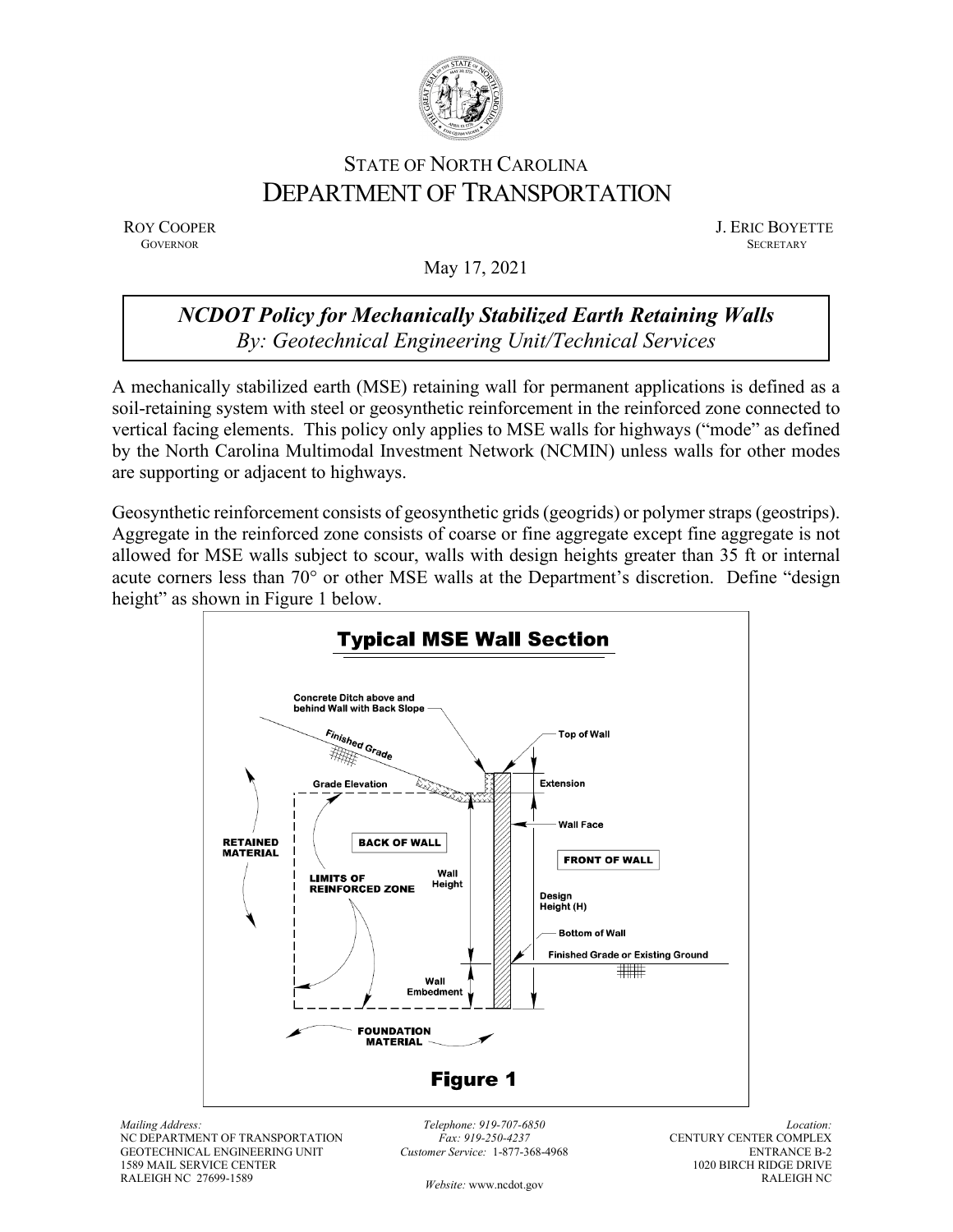NCDOT MSE Retaining Wall Policy May 17, 2021 Page 2 of 6

Vertical facing elements consist of precast concrete panels or segmental retaining wall (SRW) units except SRW units are not allowed for abutment/wing walls for bridges with an average daily traffic (ADT) greater than 5000 or bridges classified as Statewide Tier facilities per NCMIN, walls with internal acute corners less than 70° or other MSE walls at the Department's discretion. Define "abutment wall" as an MSE wall with bridge foundations in any portion of the reinforced zone or an MSE wall connected to an abutment wall.

The list of approved MSE wall systems and the standard NCDOT Mechanically Stabilized Earth Retaining Walls provision are available from:

[connect.ncdot.gov/resources/Geological/Pages/Products.aspx](https://connect.ncdot.gov/resources/Geological/Pages/Products.aspx)

The provision requires the use of an MSE wall system approved by the Geotechnical Engineering Unit (GEU).

The GEU will review MSE wall systems submitted for approval. For first time approvals, an evaluation is required unless a Highway Innovative Technology Evaluation Center (HITEC) or Innovations, Developments, Enhancement and Advancements (IDEA) report for the MSE wall system is available. After an MSE wall system is approved, a renewal is required if the system changes or every 5 years from the date of the approval letter for the system to stay on the NCDOT list of approved MSE wall systems.

Evaluation reports are required to include MSE wall system limitations and any proposed deviations from or exceptions to the NCDOT MSE wall provision or *AASHTO LRFD Bridge Design Specifications*. Submit all items listed under the "Submittal Requirements" in this policy except precast concrete panel calculations to one of the following consultants to perform an evaluation:

Ryan R. Berg, P.E. Barry R. Christopher, Ph.D., P.E. Ryan Engineering & Design, Inc. 210 Boxelder Lane 2190 Leyland Alcove Roswell, GA 30076 Woodbury, MN 55125 (770) 641-8696 (651) 735-7622 [barryc325@aol.com](mailto:barryc325@aol.com) [RyanBerg@att.net](mailto:RyanBerg@att.net)

The Collin Group, Ltd. Adama Engineering, Inc. 7445 Arlington Road P.O. Box 90217 Bethesda, MD 20814 **Portland, OR 97290** (301) 907-9501 (971) 224-4187  $\lim_{a \to a}$   $\lim_{b \to a}$   $\lim_{b \to a}$   $\lim_{c \to a}$   $\lim_{c \to a}$   $\lim_{c \to a}$   $\lim_{c \to a}$   $\lim_{c \to a}$   $\lim_{c \to a}$   $\lim_{c \to a}$   $\lim_{c \to a}$   $\lim_{c \to a}$   $\lim_{c \to a}$   $\lim_{c \to a}$   $\lim_{c \to a}$   $\lim_{c \to a}$   $\lim_{c \to a}$   $\lim_{c \to a}$   $\lim_{c \to a}$   $\lim_{c \to a}$ 

Jerry A. DiMaggio, P.E., D.GE. Applied Research Associates, Inc. 1603 Earlham Avenue Crofton, MD 21114 (443) 852-4829 [jdimaggio@ara.com](mailto:jdimaggio@ara.com)

James G. Collin, Ph.D., P.E. Dov Leshchinsky, Ph.D., P.E.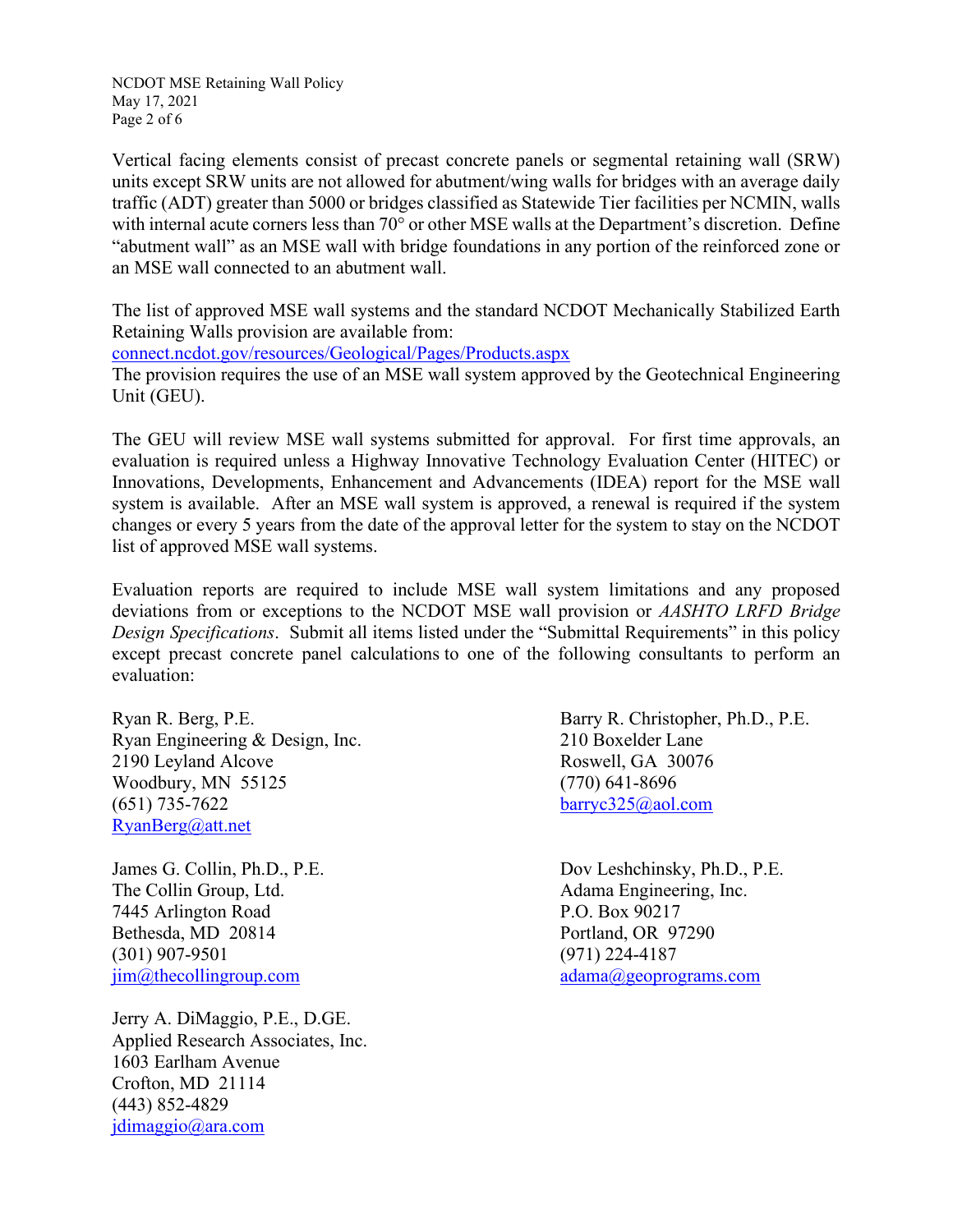NCDOT MSE Retaining Wall Policy May 17, 2021 Page 3 of 6

After receiving a complete submittal and provided no additional information is required during the review, the GEU will approve or approve for provisional use the MSE wall system with or without restrictions or reject the system within 60 days. MSE wall systems will be assigned an "approved for provisional use" or "unapproved" status code if the system has been used on 5 or fewer state Department of Transportation (DOT) projects in the U.S. with wall heights exceeding 20 ft within the last 5 years (see Figure 1 for definition of "wall height"). After the system has been successfully used on at least 6 DOT projects with wall heights greater than 20 ft within the last 5 years, the status of an MSE wall system may be reevaluated.

Connection strength (ASTM D6638) and seam strength (ASTM D4884) testing for connections with SRW units and pullout resistance (ASTM D6706) and direct shear (ASTM D5321) testing for reinforcement must be performed by a laboratory accredited by the Geosynthetic Accreditation Institute (GAI) to perform these test methods.

## **Submittal Requirements**

Provide submittals in accordance with the standard NCDOT MSE retaining walls provision. All testing data must be for the exact components submitted and a National Transportation Product Evaluation Program (NTPEP) report is required for geosynthetic reinforcement.

Use geosynthetic reinforcement with an "approved" status code in accordance with the NCDOT Geosynthetic Reinforcement Evaluation Program. Use long-term design strengths, pullout resistance factors and soil-geosynthetic friction angles from the Geosynthetic Reinforcement Evaluation Program approval letters. The list of approved geosynthetic reinforcement with current approval letters is available from:

[connect.ncdot.gov/resources/Geological/Pages/Products.aspx](https://connect.ncdot.gov/resources/Geological/Pages/Products.aspx)

Submit the following items for first time approvals:

- 1. HITEC/IDEA evaluation report with changes to the MSE wall system since the HITEC/IDEA report or the following:
	- Consultant evaluation report with changes to the MSE wall system since the consultant report;
	- Precast concrete panel dimensions, tolerances, textures, colors and compressive strength, slump and air content requirements;
	- Precast concrete panel LRFD calculations and anchor testing for standard size panels and anchors to be used on NCDOT projects;
	- Joint sizes, details and materials (spacer and filter materials) including bearing pad requirements, calculations and compression testing curves for wall heights of 30 and 40 ft in accordance with Section 3.6.1.a of the FHWA MSE Wall Manual and Section 9.1 of AASHTO M 251;
	- Connection strength analysis including connection strength testing data (for SRW units with geosynthetic reinforcement,  $CR_u$  from short-term testing and  $CR_{cr}$  from long-term or short-term testing in accordance with Section 4.4.7.i of the FHWA MSE Wall Manual);
	- SRW unit dimensions, tolerances, textures, colors and compressive strength, absorption and durability requirements;
	- Any shear strength between SRW units testing data;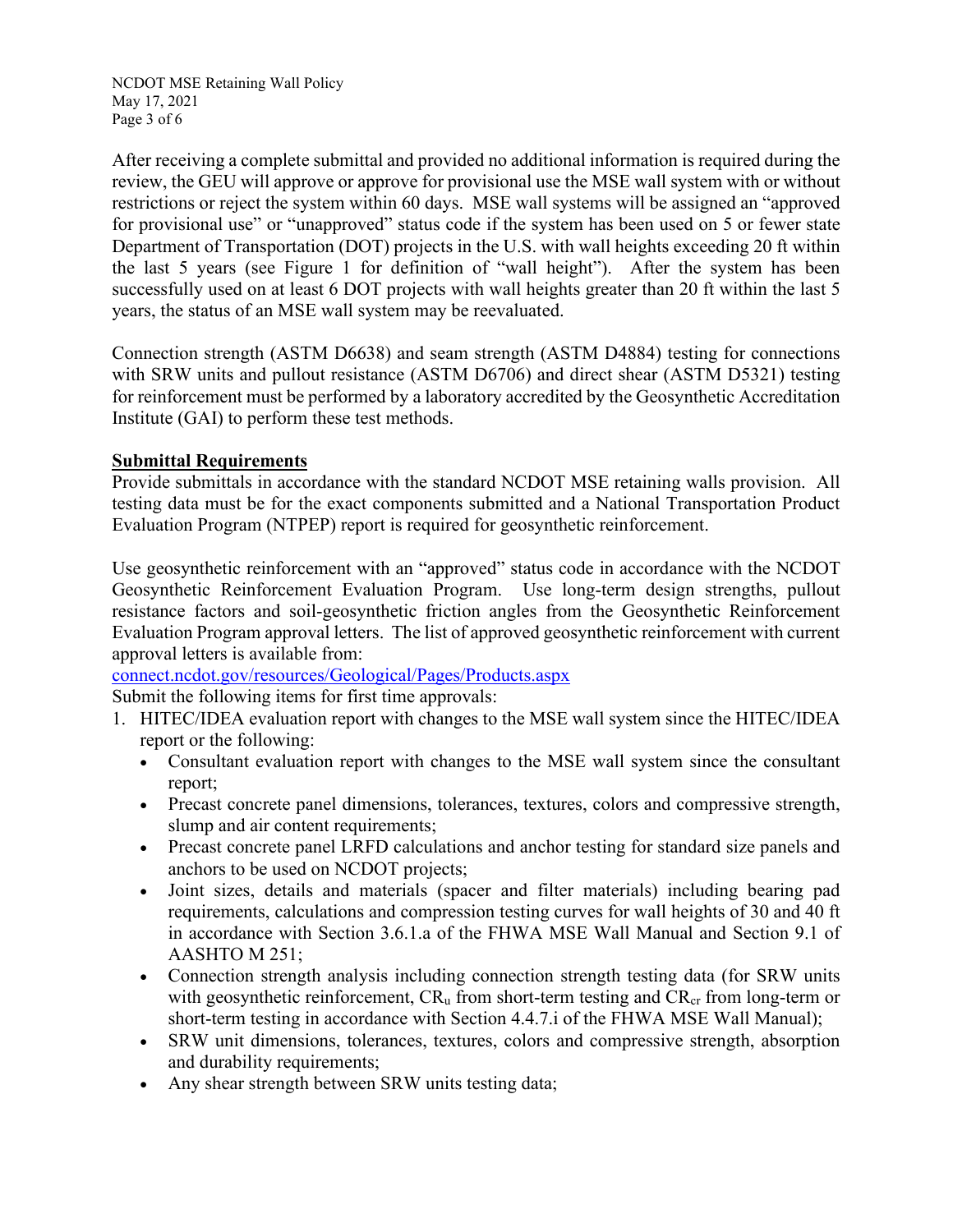NCDOT MSE Retaining Wall Policy May 17, 2021 Page 4 of 6

- Connectors (e.g., anchors, bars, clamps, pins, plates, ties, etc.), fasteners (e.g., bolts, nuts, washers, etc.) and dowels including attachment details and materials (cast-in-place concrete, grout or epoxy);
- Steel reinforcement type, sizes, tolerances, grades, corrosion protection and design parameters for aggregate;
- Steel component corrosion calculations for 75 and 100-year design life in accordance with carbon steel corrosion rates (3 corrosion loss rates) in the NCDOT MSE wall provision;
- Geosynthetic reinforcement manufacturer, product lines, types, classes, grades, categories and design parameters for aggregate;
- Geosynthetic reinforcement splice details and testing data;
- Any reinforcement pullout resistance and direct shear testing data;
- Wall drainage system, separation geotextile, leveling pad and coping details including coping reinforcement and connection methods;
- Obstruction details and/or calculations including those for a 4 ft square drainage box in the reinforced zone 2 ft behind panels or SRW units and foundations in the reinforced zone for abutment walls;
- Any other miscellaneous materials and components such as corner and slip joint elements;
- Quality control (QC) program information;
- Material suppliers and MSE wall vendor approved or licensed precasters covering North Carolina; and
- Plan sheets (11" x 17") showing all standard and alternate MSE retaining wall typical details including those for wall elements, connections and construction.
- 2. Design parameters for reinforcement to be used for NCDOT projects provided in one of the following tables (provide separate tables for coarse and fine aggregate and add rows for more reinforcement types or product lines):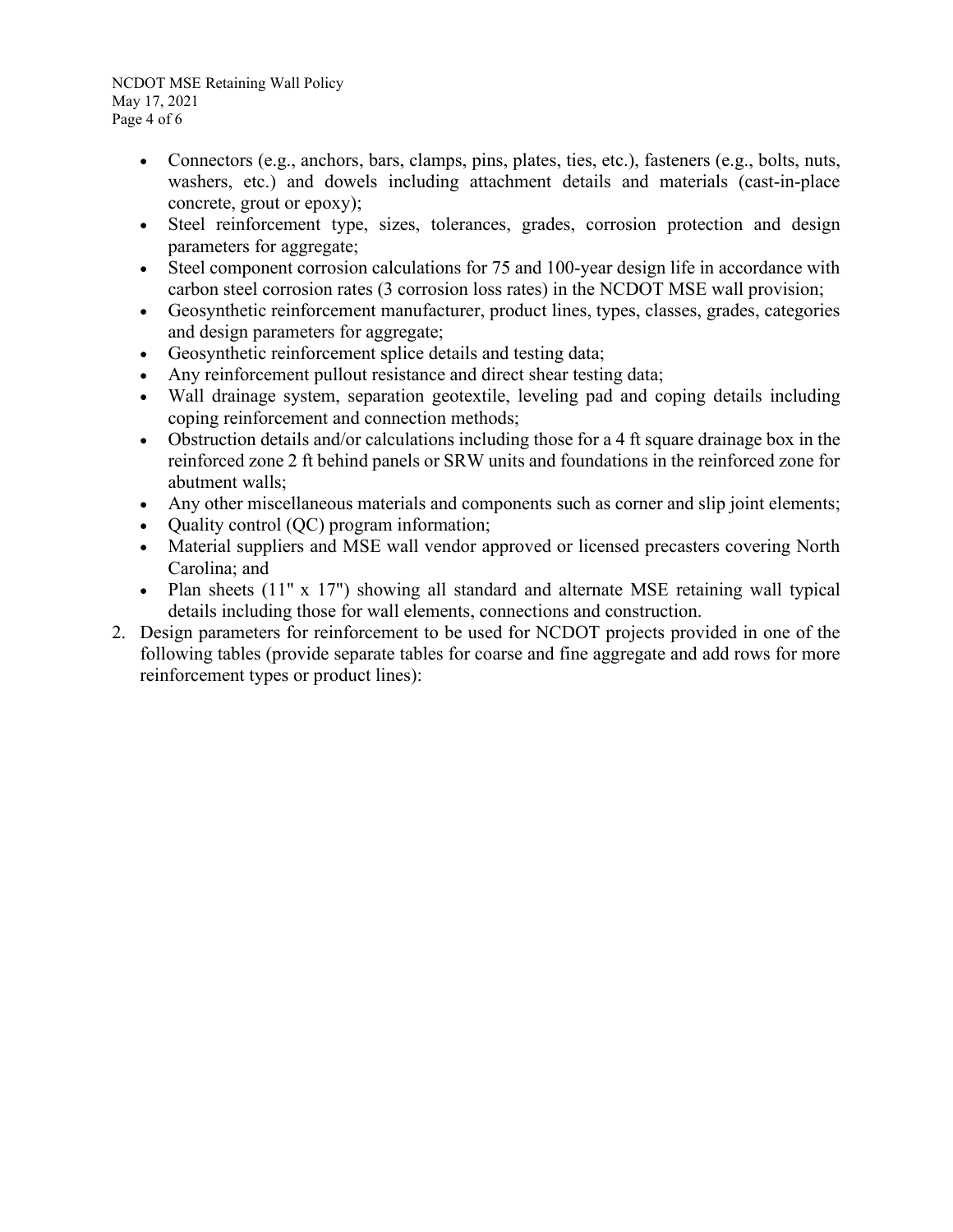• Steel reinforcement (for coarse and fine aggregate),

| Reinforcement<br>(Name & Type,<br>e.g., grid, strip,<br>etc.)                                                | Abutment?<br>(Yes or No for Fine Aggregate,<br><b>N/A for Coarse Aggregate)</b> | $F_y$<br>(ksi) | ${\bf E_n}$<br>(inches) | h<br><i><b>(inches)</b></i> | $S_h$<br>(inches) | (square<br>inches) | $\mathbf{R}_{c}$ | $F^*_{\text{to}}$ | $F*_{20 \text{ ft}}$ | α | Connection <sup>1</sup><br>(Name $\&$<br>Type) | CR <sup>1</sup> |
|--------------------------------------------------------------------------------------------------------------|---------------------------------------------------------------------------------|----------------|-------------------------|-----------------------------|-------------------|--------------------|------------------|-------------------|----------------------|---|------------------------------------------------|-----------------|
|                                                                                                              |                                                                                 |                |                         |                             |                   |                    |                  |                   |                      |   |                                                |                 |
|                                                                                                              |                                                                                 |                |                         |                             |                   |                    |                  |                   |                      |   |                                                |                 |
| <sup>1</sup> For 75 and 100-year design life; see NCDOT MSE wall provision for carbon steel corrosion rates. |                                                                                 |                |                         |                             |                   |                    |                  |                   |                      |   |                                                |                 |

Where,

- $F_v$  = yield strength of steel (ksi),
- $E_n$  = nominal thickness of steel reinforcement, strip thickness or wire/bar dia. (inches),
- $b =$  unit width of steel reinforcement (inches),
- $A_c$  = design cross-sectional area (square inches),
- $S<sub>h</sub>$  = center-to-center horizontal spacing (inches),
- $R_c$  = coverage ratio,
- $F^*_{top}$  = pullout resistance factor  $\omega$  top,  $Z = 0$  ft,
- $F*_{20 \text{ ft}}$  = pullout resistance factor  $\omega$  20 ft, Z = 20 ft,
- $\alpha$  = scale effect correction factor and<br>CR = connection strength reduction factor
- connection strength reduction factor (CRu in MSEW).

## • Geosynthetic reinforcement (for coarse and fine aggregate),

| Reinforcement<br>(Product Label)<br>& Type, e.g.,<br>grid, strip, etc.) | $T_{ult}$<br>(lb/ft) | $RF_{CR}$<br>for 75 and<br>100-year<br>design life | RF <sub>D</sub> | $RF_{ID}$ | $T_{\rm al}$<br>for $75$ and $100$ -<br>year design life<br>(lb/ft) | $\Gamma^*$ | α | (degrees) | $CR_u$ | $CR_{cr}$<br>for 75 and<br>100-year<br>design life | $T_{ac}$<br>for 75 and 100-<br>year design life<br>(lb/ft) |
|-------------------------------------------------------------------------|----------------------|----------------------------------------------------|-----------------|-----------|---------------------------------------------------------------------|------------|---|-----------|--------|----------------------------------------------------|------------------------------------------------------------|
|                                                                         |                      |                                                    |                 |           |                                                                     |            |   |           |        |                                                    |                                                            |
|                                                                         |                      |                                                    |                 |           |                                                                     |            |   |           |        |                                                    |                                                            |

Where,

- $T_{ult}$  = ultimate tensile strength of geogrid/geostrip (lb/ft),
- $RF_{CR}$  = creep reduction factor,<br> $RF_D$  = durability (degradation
- $=$  durability (degradation) reduction factor,
- $RF_{ID}$  = installation damage reduction factor,
- $T_{\text{al}}$  = long-term geosynthetic design strength (lb/ft),<br>  $F^*$  = pullout resistance factor.
- $=$  pullout resistance factor,
- $\alpha$  = scale effect correction factor,<br>  $\rho$  = soil-geosynthetic reinforceme
- $\rho$  = soil-geosynthetic reinforcement friction angle (degrees),<br>CR<sub>u</sub> = short-term ultimate connection strength reduction factor
- short-term ultimate connection strength reduction factor (CRult in MSEW),
- $CR<sub>cr</sub>$  = long-term connection strength reduction factor and
- $T_{ac}$  = long-term connection design strength (lb/ft).